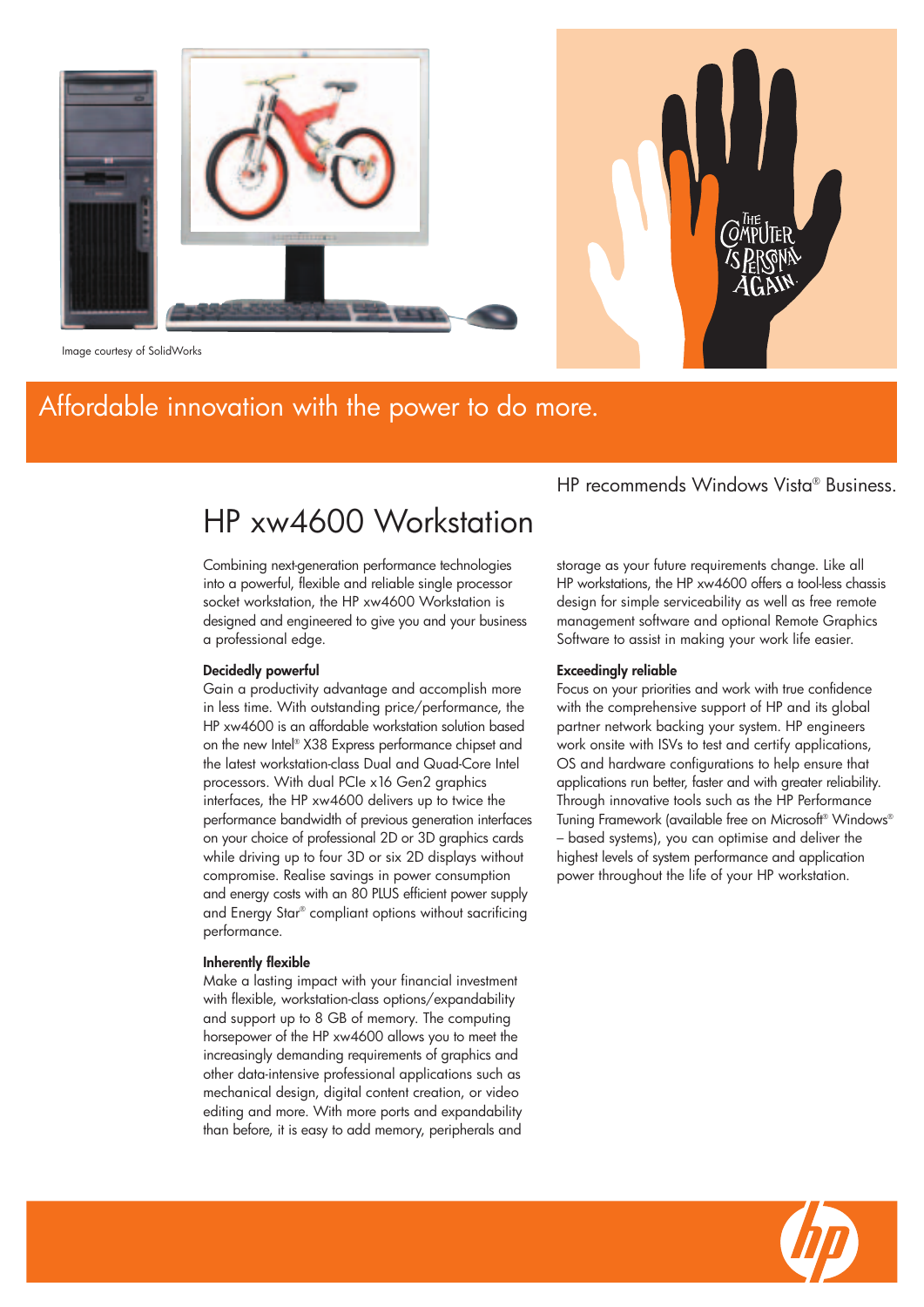## HP xw4600 Workstation

### HP recommends Windows Vista® Business.

|                                      | Convertible Minitower, rack-mountable                                                                                                                                                                                                                                                                                                                                                                                                                                     |  |  |
|--------------------------------------|---------------------------------------------------------------------------------------------------------------------------------------------------------------------------------------------------------------------------------------------------------------------------------------------------------------------------------------------------------------------------------------------------------------------------------------------------------------------------|--|--|
|                                      |                                                                                                                                                                                                                                                                                                                                                                                                                                                                           |  |  |
| <b>Operating system</b>              | Genuine Windows Vista® Business (32-bit)<br>Genuine Windows Vista® Business (64-bit)<br>Genuine Windows Vista® Business (32-bit) downgrade to Genuine Windows® XP Professional (32-bit)<br>Genuine Windows Vista® Business (64-bit) downgrade to Genuine Windows® XP Professional x64<br>Red Hat Enterprise Linux 4<br>HP Installer Kit for Linux                                                                                                                         |  |  |
| <b>Product note</b>                  | Not all Windows Vista® features are available for use on all Windows Vista Capable PCs. All Windows Vista Capable PCs will run the core<br>experiences of Windows Vista, such as innovations in organising and finding information, security, and reliability. Some features available in<br>premium editions of Windows Vista - like the new Windows® Aero™ user interface - require advanced or additional hardware. Check<br>www.windowsvista.com/getready for details |  |  |
| Processor                            | Intel® Pentium Dual Core™ E2180 (2.00 GHz), Core™ 2 Duo E4500 (2.20 GHz), Core™ 2 Duo E6550 (2.33 GHz),<br>Core™ 2 Duo E6750 (2.66 GHz), Core™ 2 Duo E6850 (3.00 GHz), Core™ 2 Quad Q6600 (2.40 GHz),<br>Core™ 2 Quad Q6700 (2.66 GHz), Core™ 2 Extreme QX6850 (2.93 GHz)                                                                                                                                                                                                 |  |  |
| <b>Front Side Bus</b>                | Up to 1333 MHz Front Side Bus                                                                                                                                                                                                                                                                                                                                                                                                                                             |  |  |
| Chipset                              | Intel <sup>®</sup> X38 Express                                                                                                                                                                                                                                                                                                                                                                                                                                            |  |  |
| Memory                               | DDR-2 667 or 800 MHz ECC unbuffered                                                                                                                                                                                                                                                                                                                                                                                                                                       |  |  |
| <b>Maximum Memory</b>                | Up to 8 GB                                                                                                                                                                                                                                                                                                                                                                                                                                                                |  |  |
| Hard drive(s)                        | Up to 4 SATA drives, 4 TB maximum, 80, 160, 250, 500, 1000 GB (7200 rpm) or 160 GB (10000 rpm) or up to 4 SAS drives,<br>1.2 TB maximum, 73, 146, 300 GB (15000 rpm) from 7200 to 15000 rpm                                                                                                                                                                                                                                                                               |  |  |
| <b>Expansion Bays</b>                | 3 external 5.25" bays and 1 external 3.5" bay for optional floppy drive, 2 internal 3.5" bays                                                                                                                                                                                                                                                                                                                                                                             |  |  |
| CD-ROM/DVD                           | SATA 16X DVD-ROM, SATA CD-RW/DV Combo, SATA 16X DVD+/-RW Supermulti with Lightscribe 16 in 1 Media Card Reader<br>(Occupies lowest Optical Bay)                                                                                                                                                                                                                                                                                                                           |  |  |
| <b>Drive Controllers</b>             | Integrated 6 channel SATA 3 Gb/s NCQ controller with RAID capability, optional 4 channel SAS controller with RAID capability                                                                                                                                                                                                                                                                                                                                              |  |  |
| <b>Graphics</b>                      | Professional 2D: NVIDIA® Quadro® NVS 290 (up to two cards), NVIDIA® Quadro® NVS 440;<br>Entry 3D: NVIDIA Quadro® FX 370 (up to two cards), NVIDIA Quadro FX 570 (up to two cards);<br>Mid-range 3D: NVIDIA® Quadro® FX 1700 (up to two cards), ATI FireGL™ V5600 (up to two cards);<br>High-end 3D: NVIDIA® Quadro FX 3500; NVIDIA® Quadro® FX 4600 (768 MB). All cards are optional and are all PCI Express                                                              |  |  |
| <b>Expansion slots</b>               | 7 slots: 2 PCI Express (x16) Graphics slots, 1 PCI Express (x16 mechanica x4 electrically), 1 PCI Express (x1) and 3 full-length legacy PCI slots                                                                                                                                                                                                                                                                                                                         |  |  |
| Audio                                | Integrated High Definition audio with Jack Retasking capability, optional PC Sound Blaster X-Fi Xtreme Music                                                                                                                                                                                                                                                                                                                                                              |  |  |
| Networking/communication             | Integrated Broadcom 5755 Netxtreme Gigabit PCIe LAN, optional Broadco 5751 Netxtreme Gigabit PCIe                                                                                                                                                                                                                                                                                                                                                                         |  |  |
| I/O ports and connectors             | Front: headphone, microphone, 2 USB 2.0 and 1 optional IEEE 1394A Rea USB 2.0, 1 external SATA, 1 standard serial port, 1 parallel port,<br>2 PS/2 keyboard and mouse, 1 RJ-45 to integrated Gigabit LAN, audio In, audio O microphone 2 USB 2.0 (internal)                                                                                                                                                                                                               |  |  |
| Power                                | 475 watts wide-ranging, active Power Factor Correction, 80 Plus Efficient                                                                                                                                                                                                                                                                                                                                                                                                 |  |  |
| <b>Security</b>                      | HP Solenoid Hood Lock/Sensor Kit, Kensington Security Cable and Lock                                                                                                                                                                                                                                                                                                                                                                                                      |  |  |
| Input devices                        | HP Standard Keyboard (USB or PS/2) 2-button scroll mouse (USB optical or PS/2) or 3-button mouse (USB optical)                                                                                                                                                                                                                                                                                                                                                            |  |  |
| Dimensions (W $\times$ D $\times$ H) | $16.8 \times 45.6 \times 45.0$ cm                                                                                                                                                                                                                                                                                                                                                                                                                                         |  |  |
| Weight                               | Minimum configuration: 15 kg, Maximum configuration: 19 kg                                                                                                                                                                                                                                                                                                                                                                                                                |  |  |
| <b>Monitors</b>                      | HP LP3065 30in Flat Panel Monitor, HP LP2465 24in Flat Panel Monitor, HP LP2065 20.1 in Flat Panel Monitor,<br>HP LP1965 19in Flat Panel Monitor (all sold separately)                                                                                                                                                                                                                                                                                                    |  |  |
| Warranty                             | 3-year worldwide parts, labour and next business day onsite service Terms and conditions may vary, restrictions apply                                                                                                                                                                                                                                                                                                                                                     |  |  |

© Copyright 2007 Hewlett-Packard Development Company, L.P. The information contained herein is subject to change without notice. The only warranties for HP products and services are set forth in the express warranty statements accompanying such products and services. Nothing herein should be construed as constituting an additional warranty. HP shall not be liable for technical or editorial errors or omissions contained herein. Certain Windows Vista product features require advanced or additional hardware. See http://www.microsoft.com/ windowsvista/getready/hardwarereqs.mspx and http://www.microsoft.com/windowsvista/getready/capable.mspx for details. Windows Vista Upgrade Advisor can help you determine which features of Windows Vista will run on your computer. To download the tool, visit www.windowsvista.com/upgradeadvisor Intel, Core, and Pentium are registered trademarks of Intel Corporation or its subsidiaries in the United States and other countries. Microsoft, Windows, Aero and Windows Vista are U.S. trademarks or registered trademarks of Microsoft Corporation in the United States and/or other countries. Linux is a U.S. registered trademark of Linus Torvalds. NVIDIA and NVIDIA Quadro are registered trademarks of NVIDIA Corporation in the United States and/or other countries.

For more information, please visit www.hp.com/eur/workstations



4AA1-3328EEE. August 2007